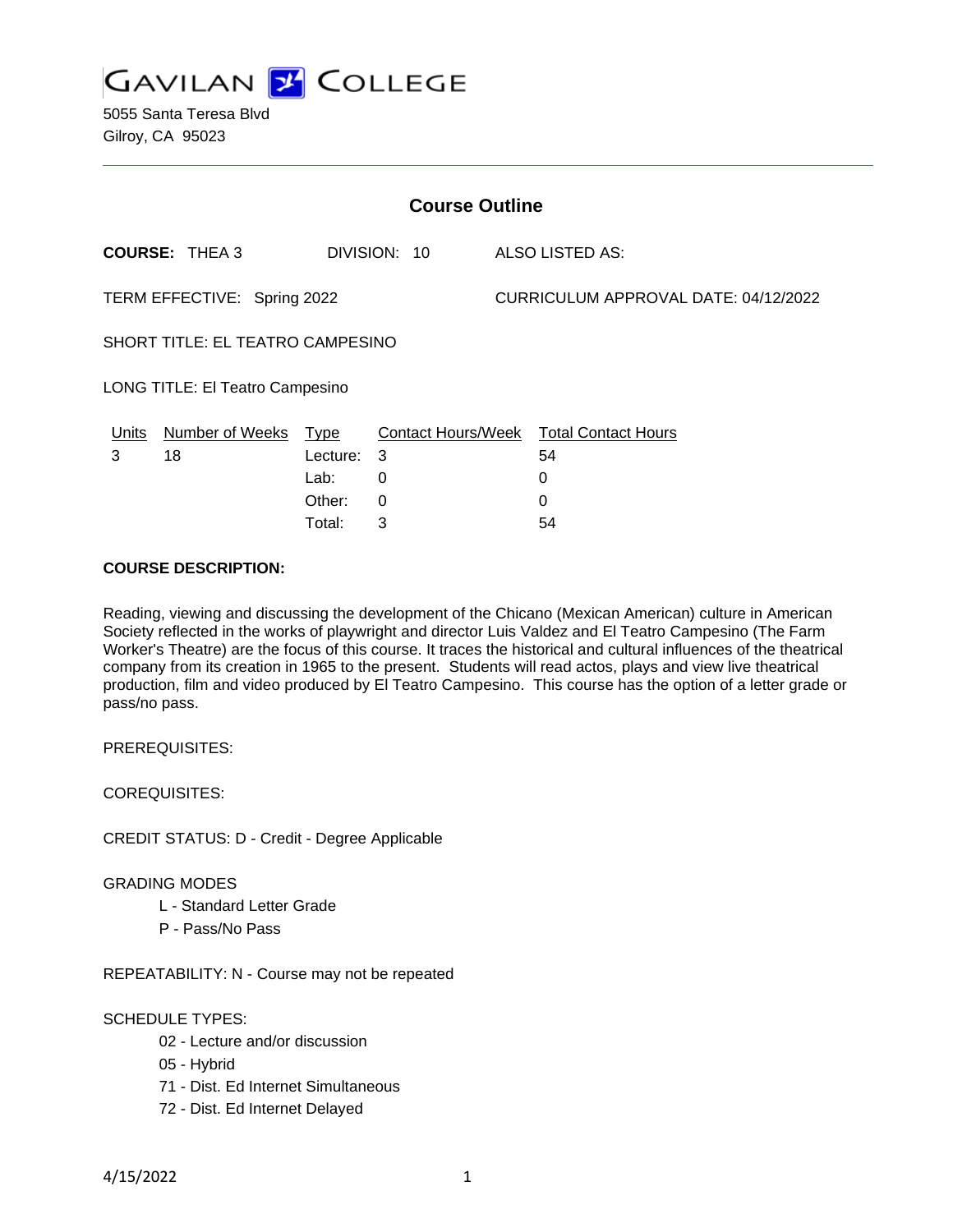## **STUDENT LEARNING OUTCOMES:**

By the end of this course, a student should:

1. Identify the societal influences behind the historical development of El Teatro Campesino and examine the struggle of the Chicano (Mexican-American) culture in American Society.

2. Analyze and discuss the background, diverse cultural, historical, racial and artistic influence of writer, director Luis Valdez inspiring the development of Chicano Theater and theater of social protest in the Americas.

3. Examine how actos can be used to communicate ideas, how people are feeling and bring cultural awareness to a social problem.

4. View and evaluate live and/or video theatrical performances, film and video productions produced by El Teatro Campesino and reflect on their cultural significance.

## **COURSE OBJECTIVES:**

By the end of this course, a student should:

1. Explore the development of Chicano cultural representation.

2. Investigate the history, and cultural and political practices of El Teatro Campesino, and place the Chicano theater company within the context of American Theater.

3. Describe the social, economic and cultural lives of the characters in the various plays written by Mexican-American playwrights explored in class.

4. Assess the themes, ideas, and cultural and political environment present in each of the plays written by Mexican-American playwrights explored in class.

5. Identify and describe the struggles of Chicano recording artists during the 1950's.

6. Analyze how Mexican language is used in the plays to promote cultural awareness.

7. Investigate any class, gender, or racial issues presented in the plays written by Mexican-American playwright Luis Valdez.

## **CONTENT, STUDENT PERFORMANCE OBJECTIVES, OUT-OF-CLASS ASSIGNMENTS**

Curriculum Approval Date: 04/12/2022

#### 6 HOURS

Content: The Beginning 1965 - The Farm Workers Theatre. Joining the United Farm Workers Union - La Huelga. The years of actos, political and social sketches.

Student Performance Objectives: Identify the purpose of actos. State how the Actos inspired social action and cultural awareness. Discuss the historical, cultural, racial and artistic influences of the founding of El Teatro Campesino by Luis Valdez and the connection with the Great Grape Strike and the United Farm Workers Union. Explain and describe the plight of the Farm Workers as it relates to the creation of El Teatro Campesino.

#### 6 HOURS

Content: El Centro Campesino Cultural - The company establishes itself in Del Rey and becomes "concerned with the broad sweep of history that the Chicano was caught up in."

Student Performance Objectives: Explain how the use of comedy in the actos was used to promote awareness of the farm workers situation. Identify how stereotypes and behavior in the characters being satirized promoted cultural and racial awareness in the actos assigned.

#### 6 HOURS

Content: The years of the MITOS or myths, stories drawn against cultural backdrops of Mexican Indian Legend and mythology. El Teatro Campesino begins nationwide and worldwide touring. It becomes an award-winning theatre company recognized by Broadway with an Obie award in 1968.

Student Performance Objectives: Explain how "alma", "cuerpo" and "corazon" are used to promote cultural awareness. Compare and contrast what you learned to your personal beliefs. Discuss the themes, ideas and cultural expression present in each of the plays; including any class, race or gender issues. Explain how the protagonists are presented in the plays.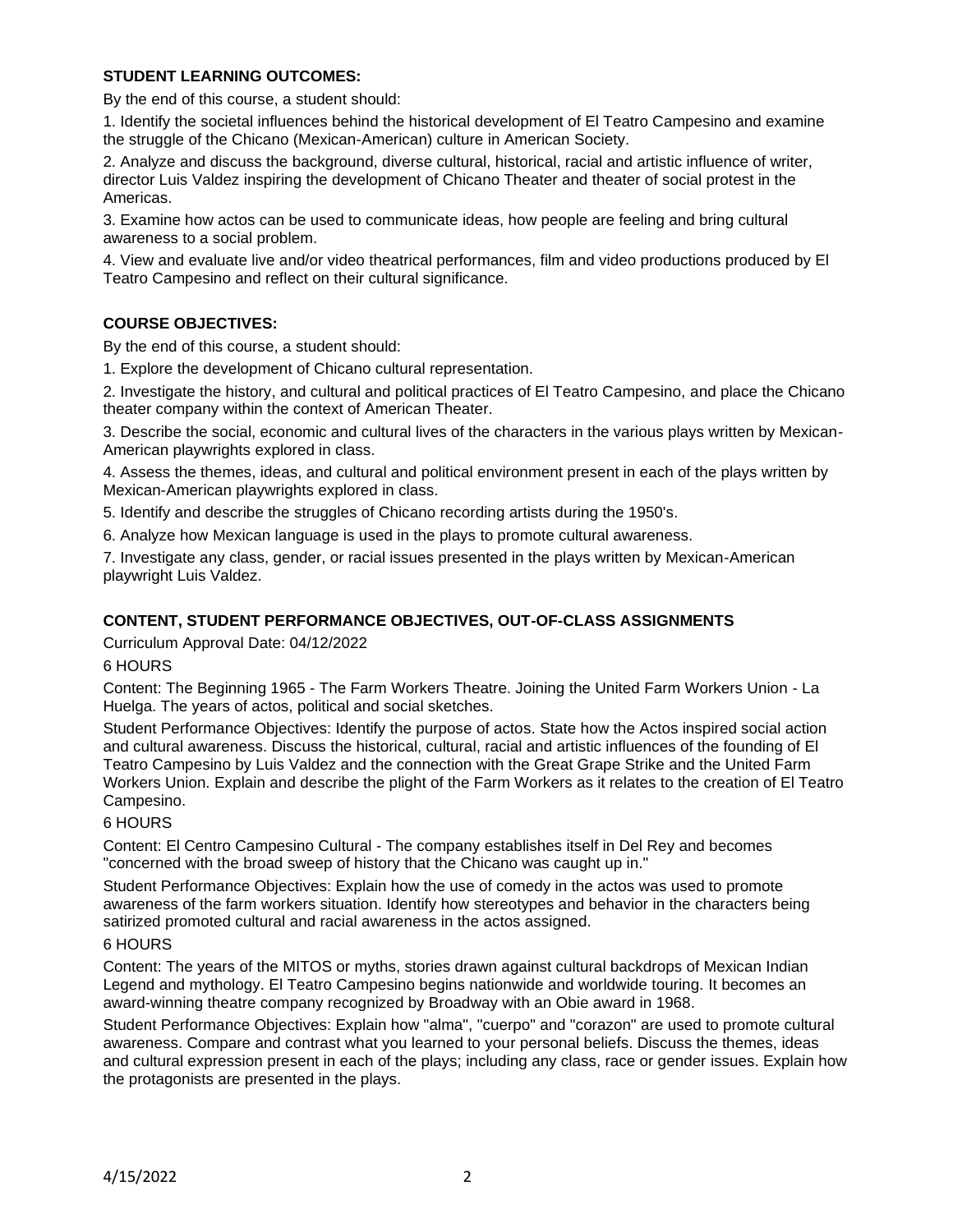# 6 HOURS

Content: El Teatro Campesino establishes its home in San Juan Bautista and evolves two folk plays into a seasonal tradition staged in the Mission. La Virgen del Tepeyac based on a mystery play and La Pastorela a shepherd's play remade in the Chicano image.

Student Performance Objectives: Recognize how a folk tale can be adapted to a live theatrical production. Describe the significance and influence of religion and belief as portrayed by the play. Compare and contrast your personal views and beliefs with those reflected in the production.

### 3 HOURS

Content: Peter Brook and El Teatro Campesino. El Teatro Campesino welcomes Sir Peter Brook and his company to San Juan Bautista for a collaboration or "unholy" theater.

Student Performance Objectives: Access the worldwide significance of El Teatro Campesino as a theatrical ensemble creating work which crosses cultural boundaries through theatrical performances.

### MID TERM EXAMINATION. SUBMIT ACTOS.

### 3 HOURS

Content: La Carpa de los Rasquachis: The Tent of the Underdogs

Student Performance Objectives: Discuss the universal themes evident in the play. Analyze class issues as they relate to this play and the filmed version of the performance.

### 3 HOURS

Content: El Fin del Mundo (The End of the World-A Chicano retelling of a medieval mystery play.). Examining the literature and theatrical history influencing the plays.

Student Performance Objectives: Compare and contrast the style and production aspects of the last two plays. Describe how the first play influenced the second.

### 6 HOURS

Content: El Teatro Campesino and Luis Valdez embark on a world tour and come home to San Juan Bautista California and begin to work in film. Zoot Suit is presented at the Aquarius Theater in Los Angeles. Edward James Olmos' play El Pachuco. It is the first play by a Chicano playwright to appear on Broadway. It is made into a film.

Student Performance Objectives: Discuss the historical, cultural and social issues evident in the play Zoot Suit. Identify the historical, cultural and social elements contributing to the Zoot Suit riots. Recognize how a playwright transforms a real event to the page and then to the stage and then to film. Discuss the historical influence behind Zoot Suit. Identify the cultural climate among different people during World War II in California.

## 3 HOURS

Content: La Bamba, a film written and directed by Luis Valdez, is a biography of Chicano rock'n'roll singer Ritchie Valens.

Student Performance Objectives: Identify the cultural and ethical challenges overcome by the protagonist in La Bamba.

## 3 HOURS

Content: I Don't Have to Show You No Stinking Badges. Examine how TV situation comedy influenced the writing of this play.

Student Performance Objectives: Compare and contrast the style of Badges with Zoot Suit. Evaluate and explain the motivations of the protagonist. Describe the social, economic and cultural lives of the characters in the play. Question the resolution of the play. Compare and contrast the style of Badges with Zoot Suit. Evaluate and explain the motivations of the protagonists and how the characters embody the complexities of one culture merging into another.

#### 3 HOURS

Content: Bandido! The American Melodrama of Tiburcia Vasquez, Notorious California Bandit. Exam. Essay.

Student Performance Objectives: Analyze the main character, Tiburcio Vasquez. Discuss the use of melodramatic techniques in this play. Compare and contrast this musical with Zoot Suit. Discuss the themes, ideas and cultural and political environment present in the play.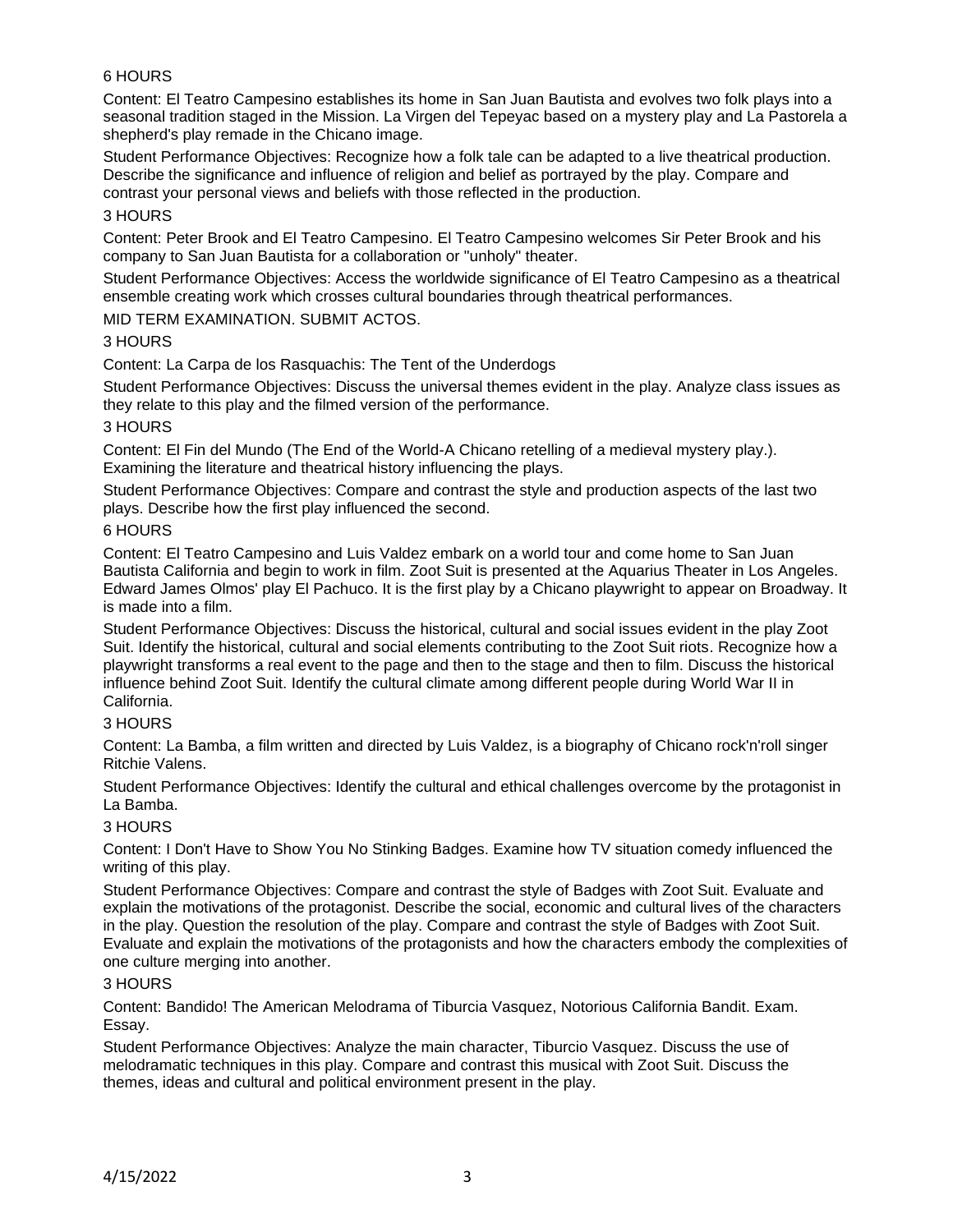# 4 HOURS

Content: Mummified Deer

Student Performance Objectives: Analyze the effects of genocide on the family structure. Examine how the play incorporates themes of family conflict within the broader context of history and social struggle. Discuss the use of flashback and how it works in the telling of the play.

# 2 HOURS

Final - Written Examination

## **METHODS OF INSTRUCTION:**

Lecture and discussion. Reading and written analysis of actos and plays. Viewing films, interviews, stage readings on video and possibly attending live theatrical productions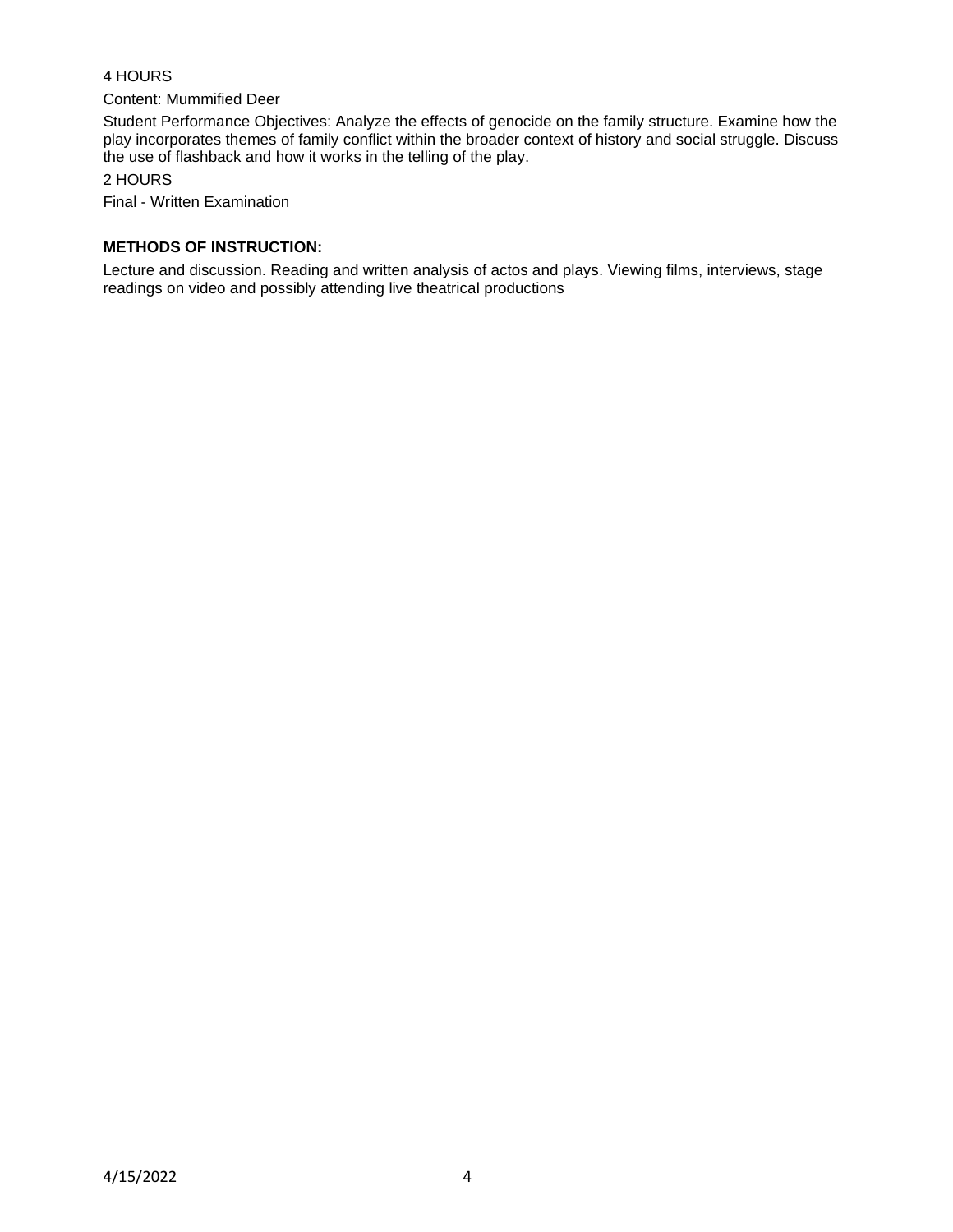# **OUT OF CLASS ASSIGNMENTS:**

Required Outside Hours 6 Assignment Description Readings: The Legacy of Luis Valdez and El Teatro Campesino, by Dr. Jorge Huerta; Notes on Chiano Theater, in Early Works, by Luis Valdez; and The Actos, in Early Works, by Luis Valdez

Required Outside Hours 6 Assignment Description Reading: The Shrunken Head of Pancho Villa Actos: Las Dos Caras del Patroncito and I am Joaquin Viewing: The Four Roads Writing Project: Writing an Acto

Required Outside Hours 6 Assignment Description Reading: Quinta Temporada Viewing: Cesar Chavez, 2014, Directed by Diego Luna

Required Outside Hours 6 Assignment Description Reading: Actos: Los Vendidos and No Saco Nada de la Escuela Viewing: Los Vendidos; In Search of Aztlan; and Huelga

Required Outside Hours 12 Assignment Description Reading: Bernabe, Soldado Razo, The Dark Root of a Scream Viewing: From Fields to Hollywood

Required Outside Hours 12 Assignment Description Reading: The assigned plays. Write reflection paper. Viewing: ETC Teledramatic Showcase: The Passion Play Research: The sources of folk-plays, cycle plays and the shepard's plays.

Required Outside Hours 6 Assignment Description Reading: Segments from The Empty Space by Peter Brook.

Required Outside Hours 6 Assignment Description Study for midterm.

Required Outside Hours 6 Assignment Description Reading: Rasquachismo, by Tomas Ybarra-Frausto; La Gran Carpa de los Rasquachis; and Soldado Razo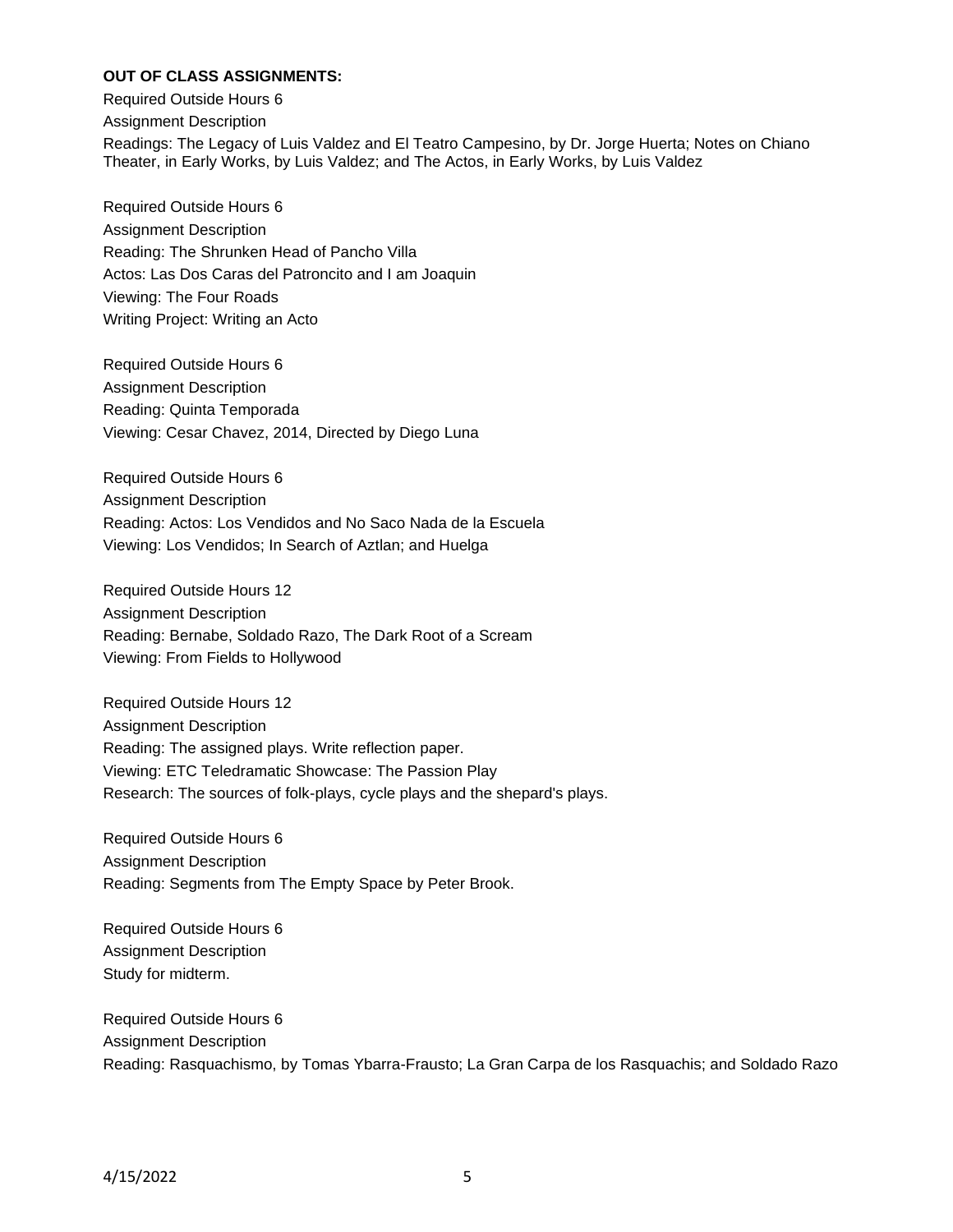Required Outside Hours 6 Assignment Description Reading: El Fin del Mundo and Mundo Mata Viewing: Available segments.

Required Outside Hours 12 Assignment Description Reading: Zoot Suit Viewing: Zoot Suit the movie and segments of the staged play. Interviews with the producer and designer of the 2004 tour.

Required Outside Hours 6 Assignment Description Viewing: The Film La Bamba and answer study guide questions.

Required Outside Hours 6 Assignment Description Reading: The play, I Don't Have to Show You No Stinking Badges. Write a discussion paper. Write a play analysis. Viewing: Segments of the live productions. Research: Reviews of the productions.

Required Outside Hours 6 Assignment Description Reading: The play Bandido! Write a play analysis. Study for exam.

Required Outside Hours 6 Assignment Description Reading: Mummified Deer Viewing: Available segments of Corridos and Corridos Remix Reading: Valley of the Heart Study for final exam.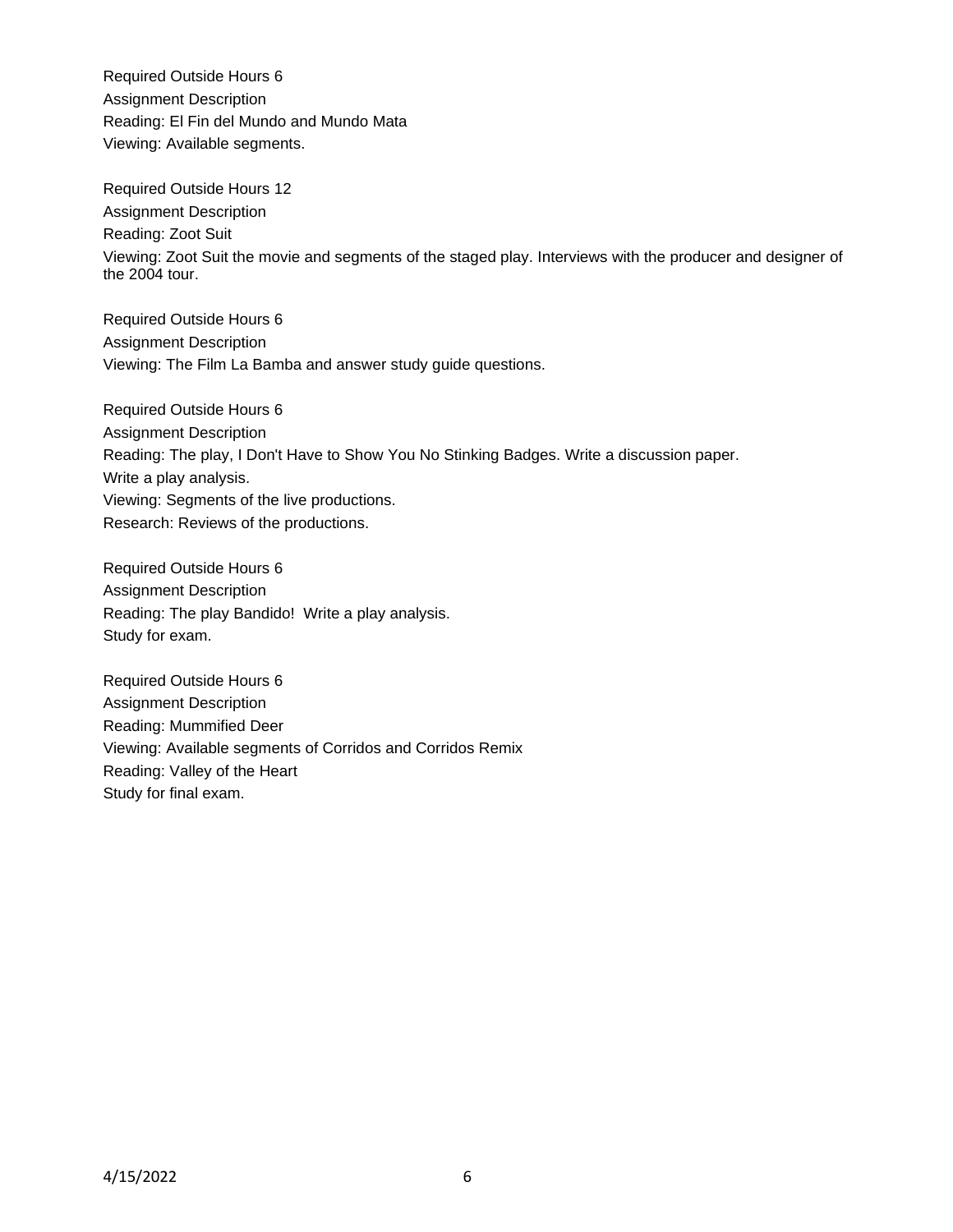# **METHODS OF EVALUATION:**

Writing assignments Evaluation Percent 70 Evaluation Description Percent range of total grade: 60% to 80% Written Homework; Reading Reports; Essay Exams; Other: Critiques, Writing Projects: Actos, Plays; Response/Reflection/Analysis Papers

Objective examinations Evaluation Percent 10 Evaluation Description Percent range of total grade: 10% to 30% Multiple Choice; True/False; Matching Items; Completion

Other methods of evaluation Evaluation Percent 20 Evaluation Description Percent range of total grade: 10% to 30% Special project: Theater, Film, Video, Website; Participation in play readings, reviews and discussions.

### **REPRESENTATIVE TEXTBOOKS:**

Luis Valdez, Early Works: Actos, Bernabe and Pensamiento Serpentino, or other appropriate college level text., Luis Valdez, Publico Press, University of Houston, 1990. ISBN: ISBN: 1-55885--003-1 Rationale: Note: The textbooks are anthologies of actos and plays which do not require updating. 12th Grade Verified by: MS Word

Mummified Deer, Luis Valdez, Publico Press, University of Houston,, 2005. ISBN: 18558854177 Rationale: Note: The textbooks are anthologies of actos and plays which do not require updating. 12th Grade Verified by: MS Word

Zoot Suit and Other Plays, Luis Valdez, Publico Press, University of Houston, 1992. ISBN: 978-1-55885-048-4 Rationale: Note: The textbooks are anthologies of actos and plays which do not require updating. 12th Grade Verified by: MS Word